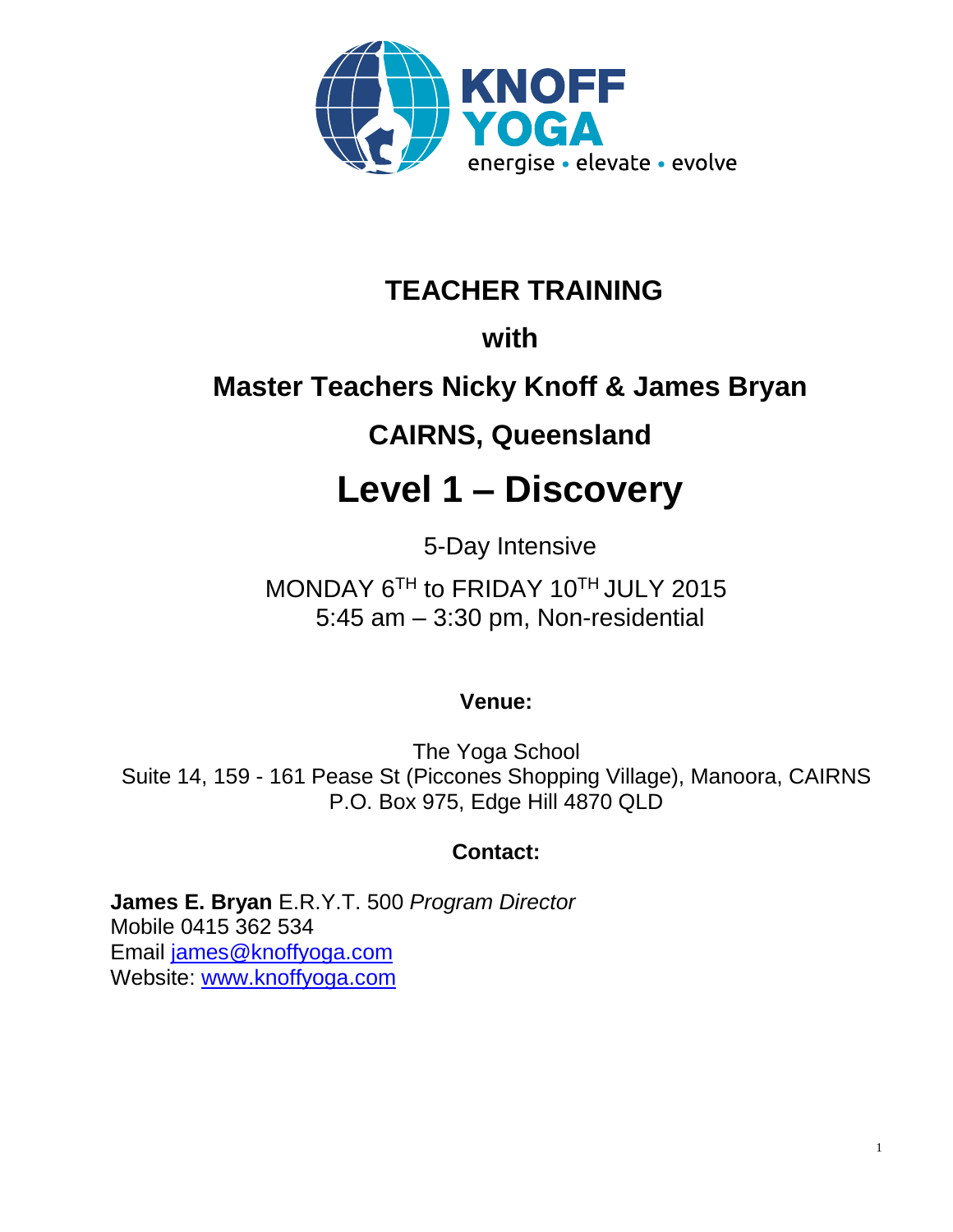#### **THE COURSE**

The Discovery Course is the beginning of the Knoff Yoga Teacher Training and consists of a 5-Day Intensive covering everything you need to get you up and running as a yoga teacher.

Following the guidelines of the international Yoga Alliance, you will study Asana, Pranayama & Meditation, Yoga Philosophy, Ethics & Lifestyle, Anatomy & Physiology, and Teaching Methodology.

The Course is based on the unique Knoff Yoga Principles of:

- Sequencing
- Teaching
- Adjusting
- Observation
- Demonstration
- Practice
- 1. Foundation
- 2. Cardinal Directions
- 3. Centering
- 4. Earth/Heaven Extension
- 5. Scissoring
- 6. Bandhas
- 7. Co-Contraction
- 8. Spiralic Action
- 9. Reciprocal Inhibition
- 10.Body Proportions
- 11.Alignment
- 12.Timing
- 13.Creating Space
- 14.Coilng
- 15.Balancing Ha/Tha
- 16.Synchronizing Breath & Movement
- 17.Micro-Movements
- 18.Vinyasa
- 19.Balancing Strength & Flexibility
- 20.Progression
- 21.Mindfulness
- 22.Effortless Effort
- 23.Five Elements
- 24.Enjoyment

The Discovery Asana, Pranayama & Meditation syllabus consist of:

- Earth & Sun Salutations
- 2 Inverted Poses (heating)
- 6 Standing Poses
- 1 Arm Balancing
- 4 Forward Bends
- 3 Sitting Poses
- 1 Abdominal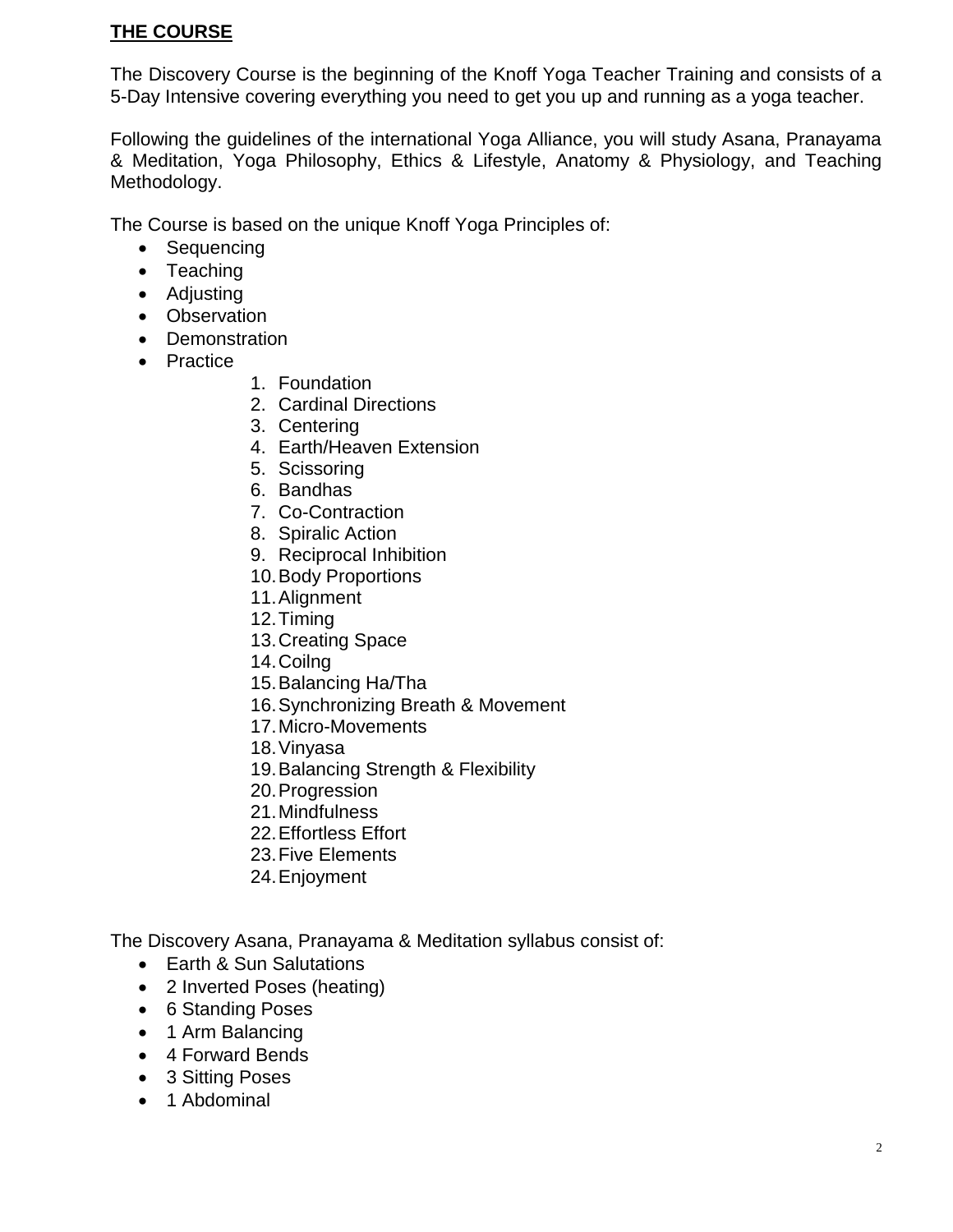- 1 Twist
- 5 Backbends
- 2 Inverted Poses (cooling)
- Relaxation
- 2 Pranayama
- Breath focused Meditation

The Anatomy & Physiology covers the basics of movement, muscles and bones and is taught with direct application to the yoga postures. The Philosophy looks at Health Beyond Posture, The Philosophy of Posture as Philosophy, and introduces Yoga Sutras Chanting.

You will receive more than enough information and knowledge to teach competently and successfully – as we do at the Knoff Yoga Headquarter in Cairns, Australia.

Your certification only allows you to teach what is specifically prescribed in this Course! When you are ready to learn more and broaden your knowledge base, we have another 8 Levels of Teacher Training waiting!

Students who do not wish to teach may also attend the course to intensively deepen their practice and grow their yoga knowledge.

You will receive a **Teacher Training Handbook** and **Discovery Asana Manual**.

#### **COURSE PRE-REQUISITES**

To join the Discovery Course, you are required to have attended regular yoga classes (any style of yoga) for a minimum of 12 months. Please see HOW TO APPLY in this brochure for full details of the application process.

#### **PROFESSIONAL CREDENTIALS**

When you satisfactorily complete the Course requirements, you will be awarded with the professional credential of a '**Teaching Certificate' Level 1 – Discovery**. Otherwise, you will be awarded with a 'Statement of Attendance', providing you attend all classes and complete all assignments.

The Level 1 - Discovery Teacher Training certificate is valid for 3 years.

On completion of the 5 day intensive, students / teacher trainees have the opportunity to study for a further three weeks intensive teacher training to upgrade their teaching certificate to the Level 2 – Chair Yoga or Level 3 – Foundation Levels.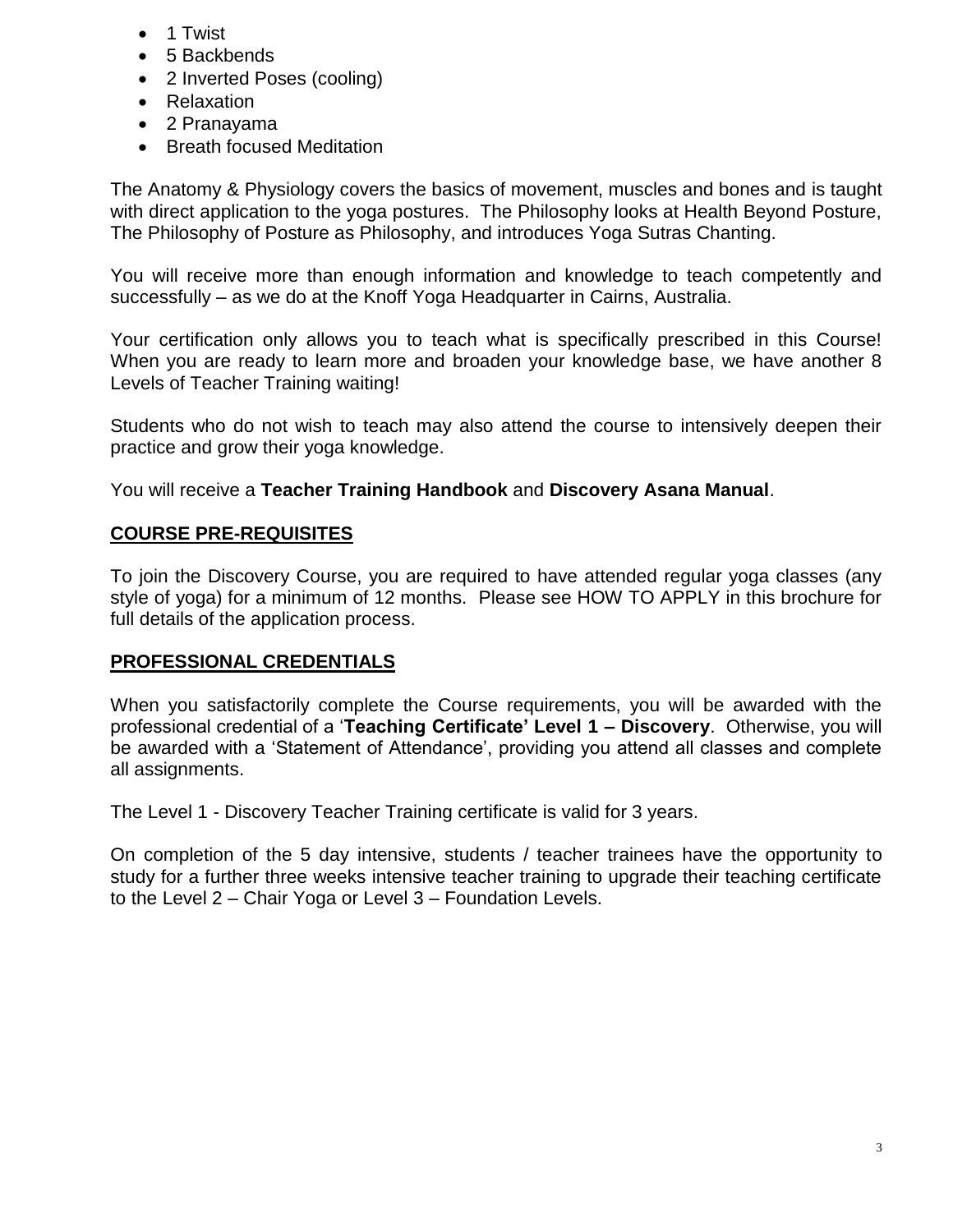#### **TIMETABLE**

| <b>TIMES</b>   | <b>MON</b>    | <b>TUES</b>      | <b>WED</b>       | <b>THURS</b>     | <b>FRI</b>    |
|----------------|---------------|------------------|------------------|------------------|---------------|
| $5:45 - 9:45$  | Asana,        | Asana,           | Asana,           | Asana,           | Asana,        |
|                | Pranayama     | Pranayama        | Pranayama        | Pranayama        | Pranayama     |
|                | & Meditation  | & Meditation     | & Meditation     | & Meditation     | & Meditation  |
| $9:45 - 11:45$ | <b>Brunch</b> | <b>Brunch</b>    | <b>Brunch</b>    | <b>Brunch</b>    | <b>Brunch</b> |
| $11:45 - 1:00$ | Philosophy,   | Anatomy          | Philosophy,      | Anatomy          | Philosophy,   |
|                | Ethics &      | &                | Ethics &         | &                | Ethics &      |
|                | Yogic         | Physiology       | Yogic            | Physiology       | Yogic         |
|                | Lifestyle     |                  | Lifestyle        |                  | Lifestyle     |
| $1:00 - 1:15$  | Tea Break     | <b>Tea Break</b> | <b>Tea Break</b> | <b>Tea Break</b> | Tea Break     |
| $1:15 - 3:30$  | Teaching      | Teaching         | Teaching         | Teaching         | Graduation    |
|                | Methodology   | Methodology      | Methodology      | Methodology      | Ceremony &    |
|                |               |                  |                  |                  | Certificate   |
|                |               |                  |                  |                  | Awarding      |

\*Please note - You must attend the Graduation Ceremony to receive your Knoff Yoga Teaching Certificate.

#### **REQUIRED READING**

- Light on Yoga B.K.S. Iyengar
- Scientific Keys Volume 1: The Key Muscles of Yoga Ray Long
- Yoga Philosophy & History Manual Georg Feuerstein
- Yoga Sutras of Patanjali Workbook & CD Vyaas Houston
- The Heart of Yoga T.K.V. Desikachar

These books can be purchased via our online store.

#### **HOW TO APPLY**

Complete the online Application Form.

We will send you an email that your Application has been approved.

#### **Deposit**

Once your application has been approved a non-refundable **deposit of \$200** is required to secure your place.

#### **Course fee**

**A 10% early-bird** discount is offered if the full discounted fee of **\$891** is paid by **25 May 2015** (see refund policy below).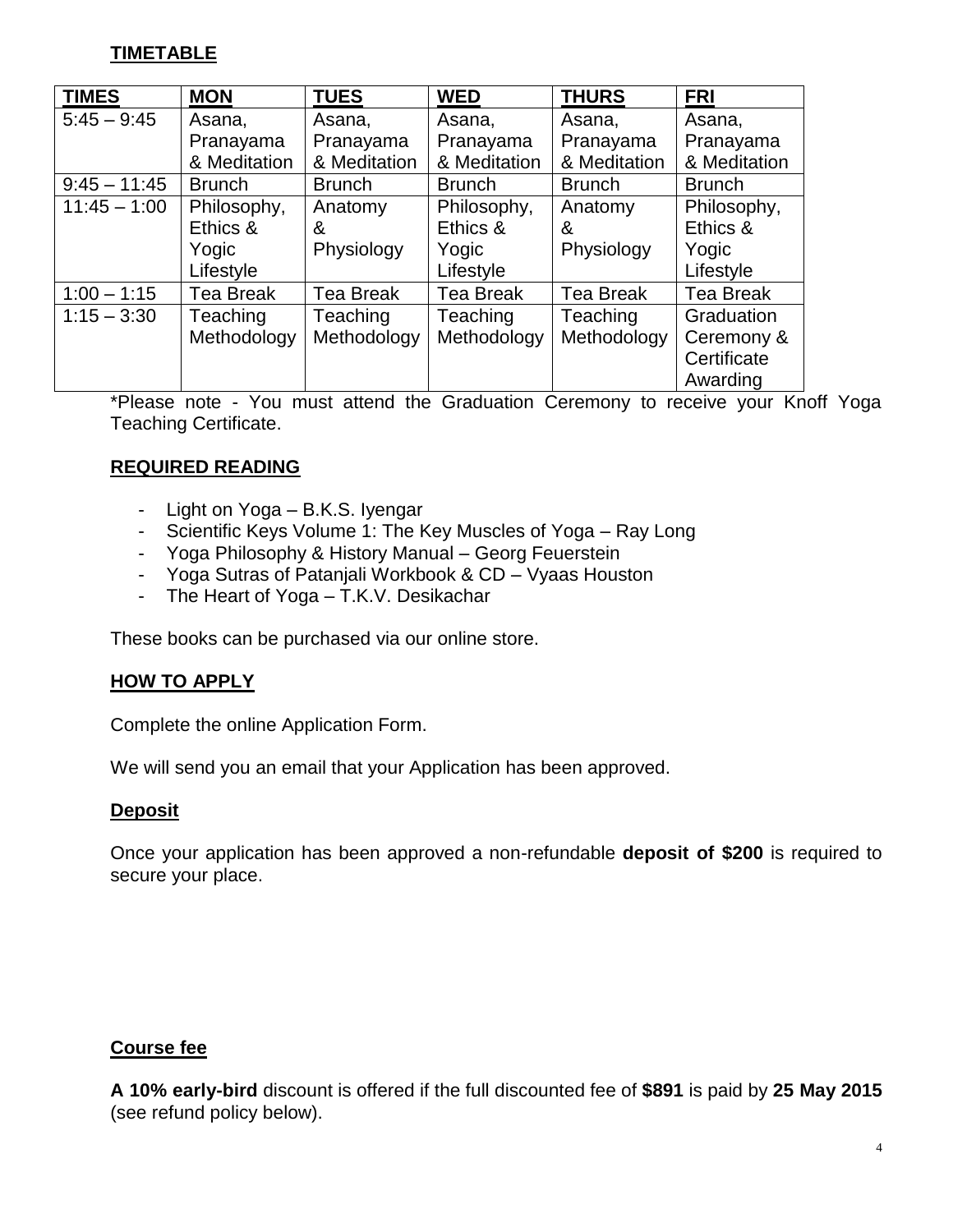Otherwise the Full Fee of **AUD \$990 \*\***The fee covers all tuition, Teacher Training Handbook, Discovery Manual and your Teaching Certificate.

#### **Balance of Payment**

Any outstanding balance of the Course fee is to be paid, by **6 June 2015** unless other arrangements have been agreed to.

#### **Method of Payment**

Once your application has been approved by Nicky Knoff, you will need to secure your place with a deposit and ensure that full fees are paid by 6 June, 2015.

For **national** Internet banking, make payment to: Knoff Yoga, BSB 034-664, Account Number 16-8549 (with your **surname, Cairns L1 T/T** as I.D.)

For **international** money transfers, make payment to: Knoff Yoga: Westpac Bank, Cairns Central Shop 117, Cairns Central Shopping Centre, Cairns, Queensland, Australia 4870. Australia Branch Number 034-664, Account Number 16-8549, SWIFT Code wpcau2s.

#### **REFUND POLICY**

\*\* Payment of the Early-Bird discounted Course Fees are non-refundable but may be transferred to another Course providing it is attended within 12 months.

In all other cases:

- A non-refundable deposit for each Course is required 30 days prior to start of the Course.
- Up to 31 days prior to the start of the Course full refund of your payment less nonrefundable deposit.
- Within 30 days prior to the start of the Course no refund, but you may transfer your full payment (including deposit) to another Knoff Yoga Teacher Training Course, providing it is done within 12 months.
- Once the Course has started no refund or credits on any payment, partial or full.
- If the Course does not proceed 100% refund including deposit.

#### **Note: To obtain a refund, all Course materials must be returned to Knoff Yoga**.

#### **TRAVEL INSURANCE**

If attending from interstate or overseas, we advise you to obtain Travel Insurance to cover any unforeseen circumstances.

#### **ADDITIONAL OPPORTUNITIES**

#### Yoga Alliance Registration

**Knoff Yoga** is an officially Registered Yoga School 200 & 500 Hours, with the **Yoga Alliance**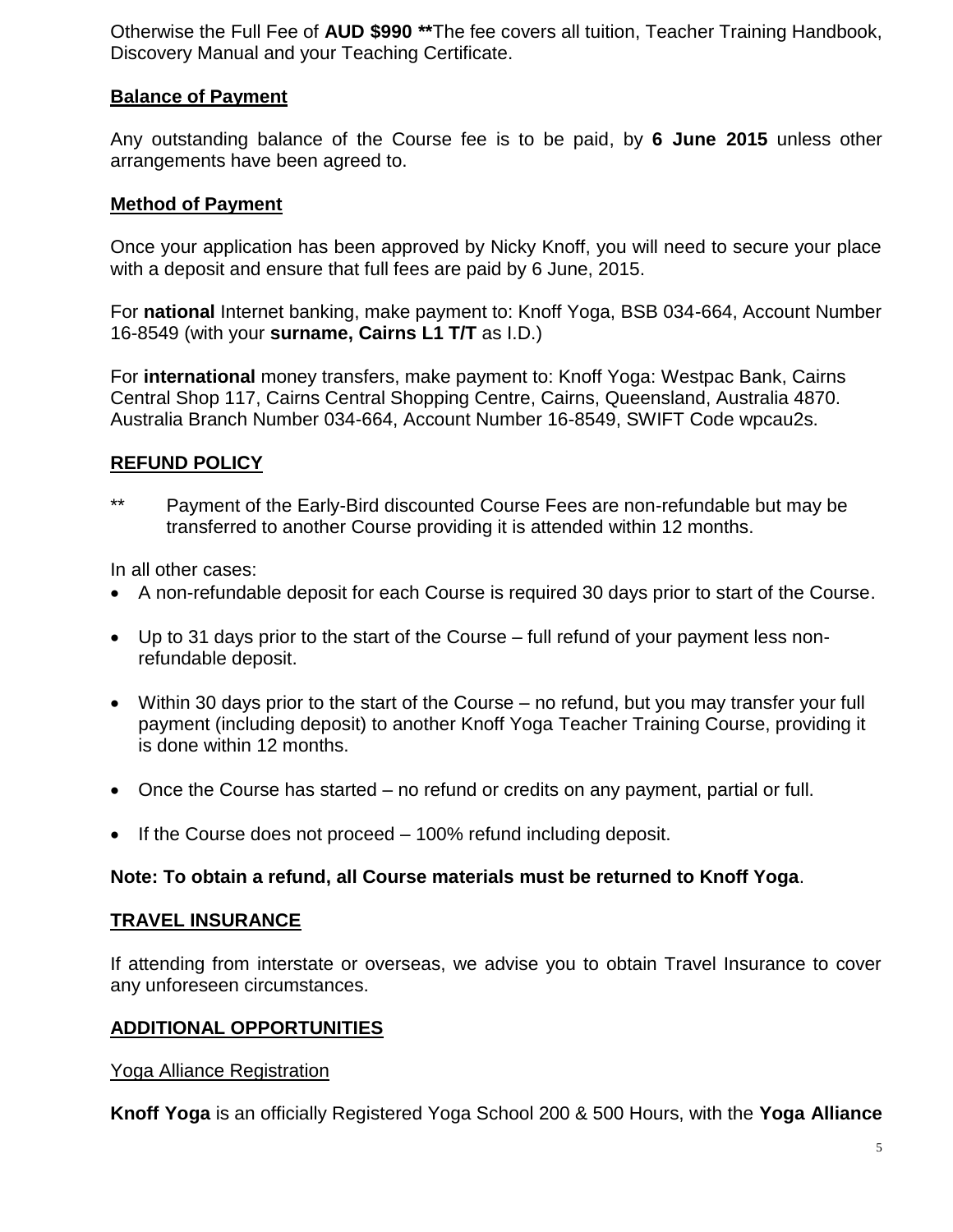[\(www.yogaalliance.org\)](http://www.yogaalliance.org/).

This one week Level 1 – Discovery Course, **combined** with the 3-Week Level 3 – Foundation Course, is registered with the Yoga Alliance [\(www.yogaalliance.org\)](http://www.yogaalliance.org/) for 200-hour Yoga Teacher registration. With this international registration you are able to use the letters R.Y.T. 200 (Registered Yoga Teacher) after your name for professional purposes.

#### Special Offers for Certificated Teachers

- Upon Certification you can automatically apply for free registration on the 'Certificated Teachers' page of the Knoff Yoga website.
- Join the Knoff Yoga Association for time & cost savings:-

#### Plan A – Insurance Membership

For less than \$2 per week, membership gives you the opportunity to access Professional Indemnity and Public Liability Insurance through the OAMPS Natural Therapists combined liability insurance scheme (Australia only).

#### Plan B – Become a **Knoff Yoga System** Teacher

For less than \$2 per week, this membership allows you to get straight into teaching using the fully set-up **Knoff Yoga System**. We provide you with the copyrighted syllabus, teaching materials, forms, weekly themes & use of our logo for advertising media. In addition, you will have access to continuing online support & updates via our online Member Sign-In (currently under development).

#### **ON-GOING SUPPORT**

- We publish a monthly e-newsletter to help with your on-going education.
- Apply to become a **Knoff Yoga System** Teacher.
- Upgrade your Teacher Certification through our 9 Levels of Teacher Training.
- Join our workshops and retreats at our Cairns headquarters, throughout Australia & overseas.
- Obtain Yoga Alliance international registration
- Join the Nicky Knoff Association to receive discounted group insurance for Public Liability and Professional Indemnity.

#### **WHAT TO BRING & WEAR**

The Knoff Yoga School supplies all yoga equipment, including top quality mats for your use at the school. You will need to bring a yoga mat for home practice.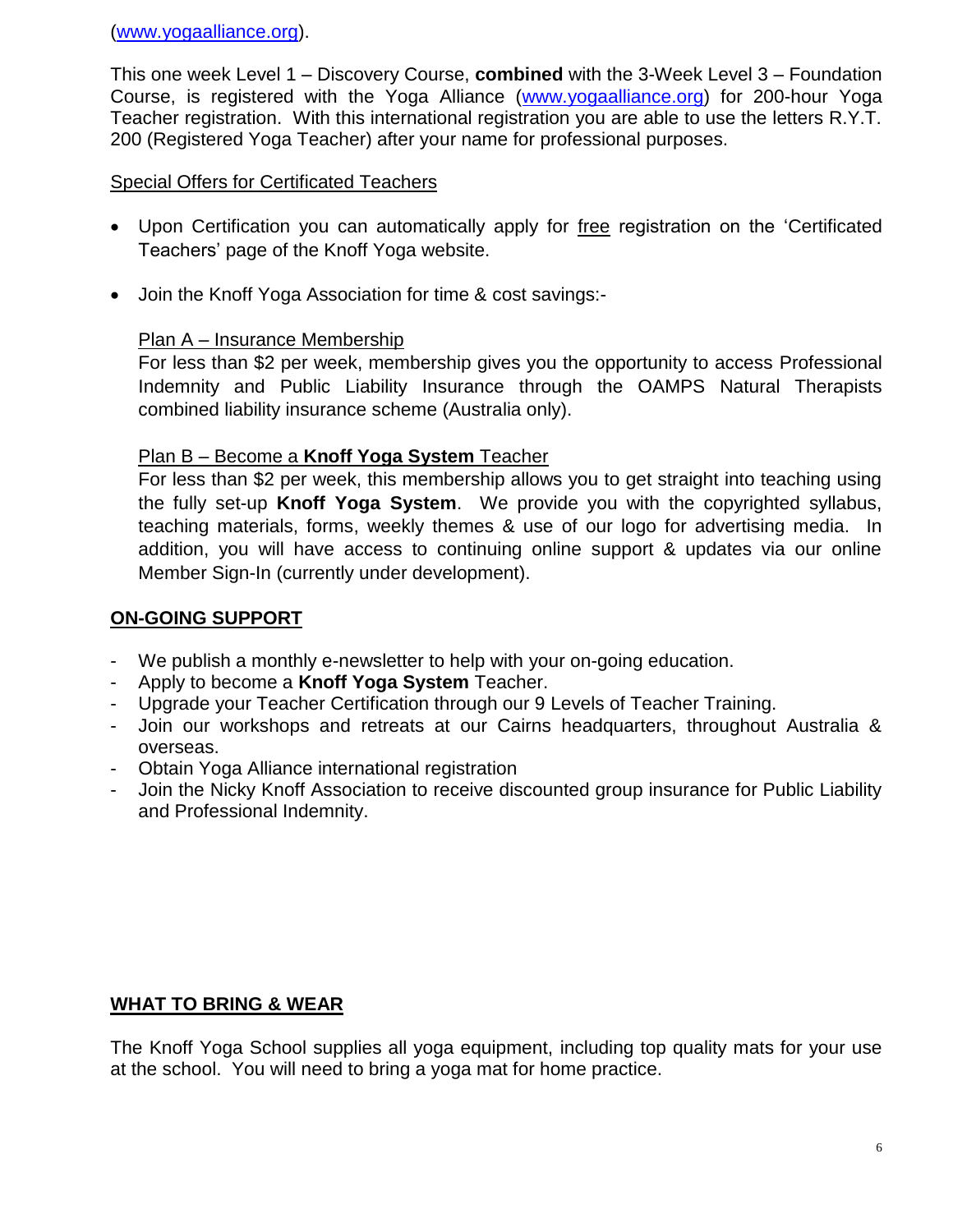Be sure to bring a sarong or shawl to cover you during relaxation and to wear during meditation and pranayama. Also a bath sized towel.

Wear shorts or tights and a close fitting t-shirt or singlet. Loose or baggy clothing interferes with your teacher's (and your) ability to see your body and its movements. Jewelry and valuables should not be brought to class. This includes navel rings, nipple rings and other piercings!

Please no perfumes or deodorants. There is a shower at The Yoga School for your use.

It is essential to have short fingernails.

#### **ACCOMMODATION**

The Course is **non-residential**, but we are happy to send you our Accommodation List to help you find reasonably priced rooms.

#### **ABOUT KNOFF YOGA**

At **Knoff Yoga** we believe that the rationale or purpose of practicing yoga is to experience freedom in the body and mind through the creation of strong, flexible, healthy, and disciplined individuals.

Master Teachers Nicky Knoff and James E. Bryan have refined the **Knoff Yoga System** drawing on over 70 years of combined experience and through direct study with the Masters of Iyengar Yoga, Ashtanga Vinyasa Yoga and Bikram Yoga.

Today the **Knoff Yoga System** is taught to teacher trainees and students across the globe, in countries as diverse as Australia, New Zealand, Malaysia, Taiwan, the Czech Republic, Germany and Austria.

#### **ABOUT THE KNOFF YOGA SYSTEM**

The **Knoff Yoga System** is an intelligent and dynamic program that focuses on practical detail and simplicity. It offers all students a clear understanding of every facet of yoga and caters for every level of yoga practice and teaching

The **Knoff Yoga System** incorporates the most up to date and thoroughly researched teaching programs available today.

The key focus of the **Knoff Yoga System** is to ensure correct anatomical alignment of the human body, structural balance and energetic application of yoga techniques.

All **Knoff Yoga System** techniques honour and recognize the individuality of every student and are adjusted for individual body shapes and proportions.

#### **CORE VALUES OF THE KNOFF YOGA SYSTEM**

The **Knoff Yoga System** is built on the following values: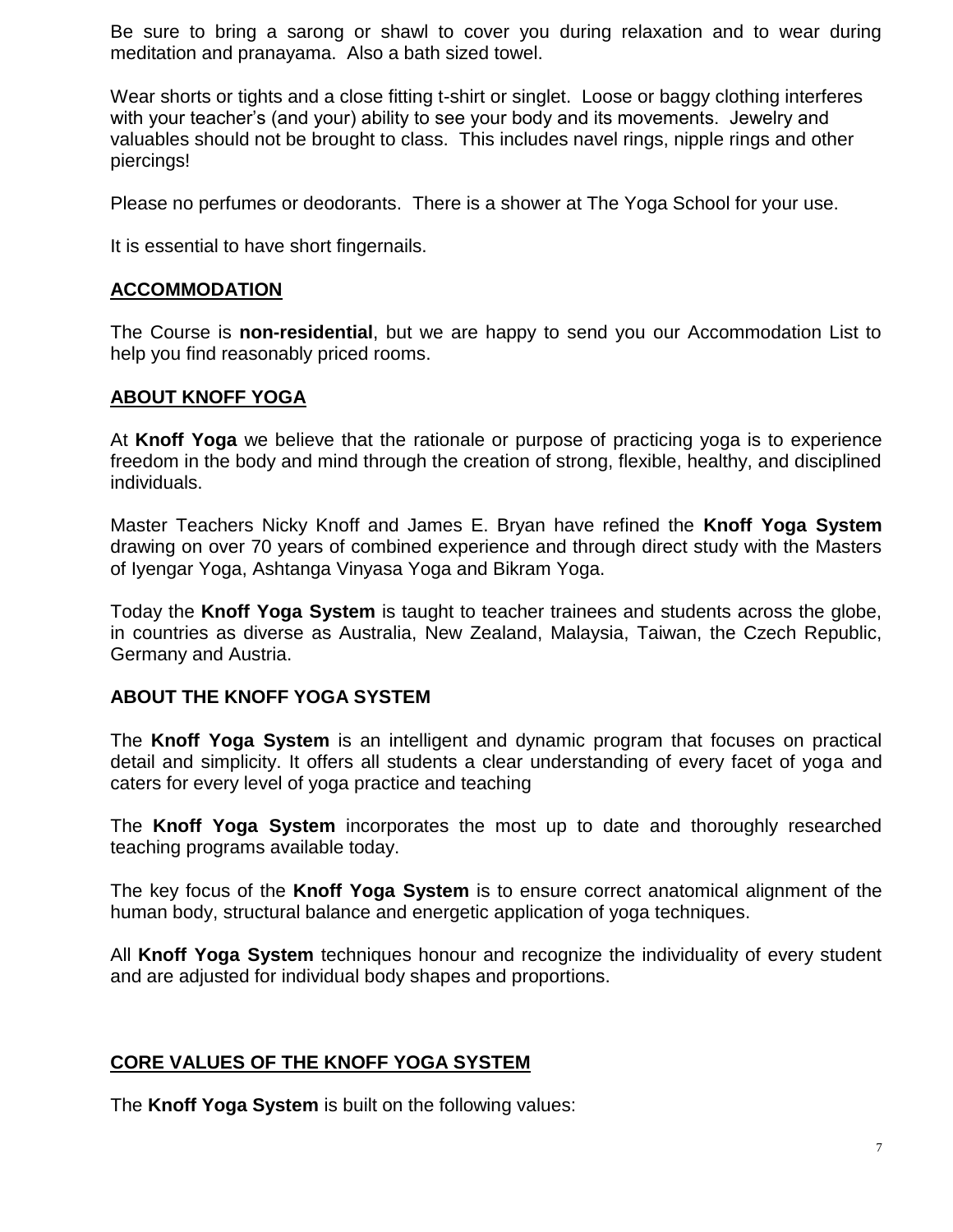- **The Individual** we practice and teach in step-by-step progression. We honour and respect the individuality of every student and adjust our practice and teaching for body proportions and capability.
- **Ongoing Education** we understand that for the long-term well-being of yourself and your students, education is as important as exercise.
- **Positive Communication** we understand that for a yoga teacher to cultivate the right environment for learning, they must use positive communication with constructive encouragement.
- **Strong Ethics -** we adhere to a strong ethical framework, which is enshrined in the Knoff Yoga Code of Conduct.

The Level 1 - Discovery course is the first level of **Knoff Yoga System** teacher training. It is specifically designed to get you up and running as a yoga teacher with comprehensive tuition, a Teacher Training Handbook, Level 1 – Discovery Manual and your Teaching Certificate for this level.

#### **OUR COURSES**

Knoff Yoga proudly delivers **9 Levels** of teacher training, from Discovery to Master.

- Level 1 **Discovery**
- Level 2 Chair Yoga
- Level 3 Foundation
- Level 4 Pregnancy Yoga
- Level 5 Yoga Therapy A
- Level 6 Yoga Therapy B
- Level 7 Intermediate
- Level 8 Advanced
- Level 9 Master

All our Course levels cover a comprehensive syllabus including:

- Asana
- Pranayama
- Meditation
- Teaching Methodology
- Philosophy, Ethics & Yogic Lifestyle
- Anatomy & Physiology

#### **TEACHER TRAINER**

The course is taught by Nicky Knoff (Founder & Master Yoga Teacher) and James Bryan. Nicky has over 40 years yoga experience and has studied directly with the Masters of the Iyengar, Ashtanga Vinyasa and Bikram traditions of yoga. Nicky's full biography is attached at the end of this brochure.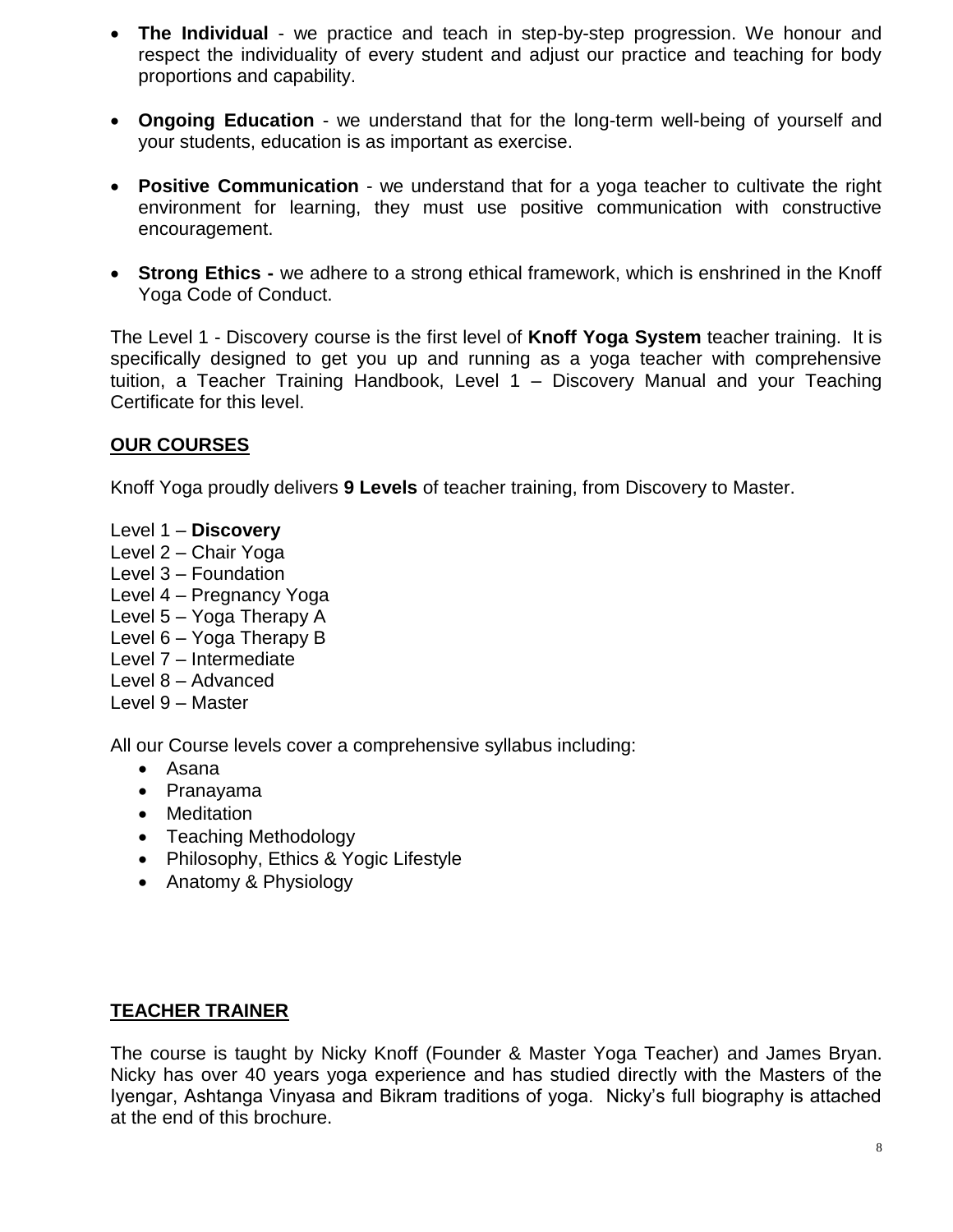To contact Nicky you can email her at [nicky@knoffyoga.com](mailto:nicky@knoffyoga.com). Specific course enquiries can be directed to Program Director Teacher James Bryan [james@knoffyoga.com](mailto:james@knoffyoga.com)

#### **TESTIMONIALS**

*"I have been practicing and teaching Yoga myself for many years and was seeking to attend*  a 200 hour training to commit deeper to my practice. I traveled half way around the world *(Dresden, Germany) to study Knoff Yoga because the moment I met Nicky many months before, it was obvious to me that she is a person who has dedicated her life very wisely and effectively to the teachings. Nicky is a true Master in the art of Yoga. She is honest, precise and has many great stories to share from over 40 years' experience on the Yoga mat. Her knowledge of the body and asanas along with her keen eye provided our group with incredible adjustments that ensured each and every one of us understood - at the cellular level - how wonderful and trans-formative a solid Yoga practice can be. I am ever grateful for how generously Nicky passed on her wisdom and would recommend Knoff Yoga to anyone. Thank you!"* **Amber Spear, Yoga teacher & student, Perth, AUSTRALIA**

#### **THE KNOFF YOGA TEACHING & PRACTICE METHODOLOGY**

The **Knoff Yoga System** teacher training will give you the opportunity to share the lifeenhancing benefits of yoga with others and to join a rapidly growing profession that has the potential to change your life and those around you.

As part of the **Knoff Yoga System** you will learn how to teach **5 Essential Components** in every class in order to give your students a comprehensive lesson:

- **Meditation** non-religious mind centering techniques
- **Pranayama** breathing exercises for mental clarity and physical vitality
- **Asana** anatomically aligned, structurally balanced yoga poses to enhance functionality of the body
- **Relaxation** how to effectively relax the nervous system and reduce stress
- **Philosophy** positive, uplifting and life affirming

You will be taught how to incorporate these 5 components to create a well-structured and balanced class to leave your students feeling great and wanting more.

#### The **Knoff Yoga System** uses an **11 Asana Group Sequence** in all levels:

- Earth & Sun Salutations
- Inverted Poses (heating)
- Standing Poses
- Arm Balancings
- Forward Bends
- Sitting Poses
- Abdominals
- Twists
- Backbends
- Inverted Poses (cooling)
- Relaxation